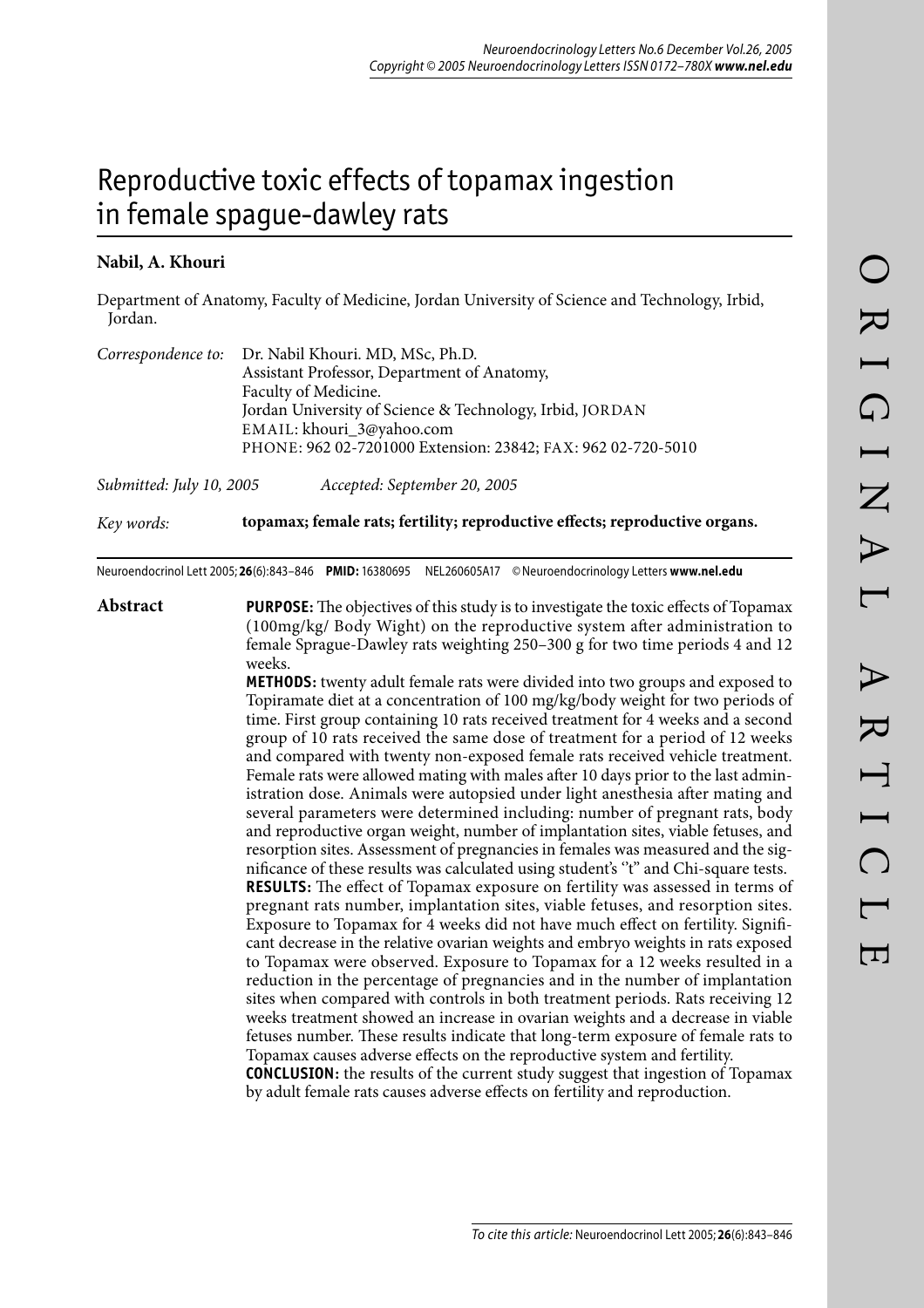## **Introduction**

Approximately 1% of the global population is affected by epilepsy, and 1 million are women of childbearing age [1]. Exposure of childbearing women suffering from epilepsy to a variety of anti-epileptic drugs can put infants at increased risk of congenital abnormalities, including intrauterine growth retardation, neural tube defects and microcephaly. A high incidence of these congenital malformations in infants of mothers taking anticonvulsants drags was observed ranging from 4% to 8% [2]. The most common forms of these congenital abnormalities induced by this treatment can be cleft lip/palate, cardiac defects, as will as uro-genital defects (2). It is believed that the risk of these congenital malformations is a dose dependent. A higher incidence can be reached if a combined anti-epileptic drugs in use [1]. It has been recorded that the first generation of antiepileptic drugs including phenytoin, phenobarbital, valproic acid, and carbamazepine, was associated with teratogenicity. In fact, phenytoin, phenobarbital, and valproic acid are classified as category D where Carbamazepine is listed as category C. In addition, recent evidence suggested that epilepsy itself may cause some congenital malformations. There are three proposed mechanisms for the teratogenicity of anticonvulsants. The first involves the formation of unstable epoxides, which can cause mutagenic effects. The second mechanism involves production of free radicals that are cytotoxic and the third is folate deficiency in which the risk of neural tube defects is increased [3].

One of the new anti-epileptic drugs with multiple mechanisms of action used recently is Topiramate (TPM, Topamax). It was demonstrated, using randomized controlled trials, that it may have a high efficacy in the management of intractable seizures [4]. In addition, this drug is undergoing development for other central nervous system problems such as neuropathic pain, bipolar disorder, and migraine prophylaxis [4].

It was reported however that administration of Topamax could be associated with several side effects including ataxia, confusion, dizziness, weight loss [5] and acute psychotic symptoms [6,7]. Recently, the overall incidence of these adverse effects, even at low doses, has been reported which include an impaired concentration and memory loss, slowed thinking, and word-finding difficulties [8]. Long-term Topamax administration produces adverse effects on fertility and reproductive system in adult male rats [9].

Currently, there is little evidence available concerning the risks of fetal exposure to this new anti-epileptic drug [10]. Some studies reported a small number of malformations without organ specificity and are not easy to interpret because of many confounding factors. Because of the potential teratogenicity of this drug and according to current guidelines in the treatment of epilepsy in pregnancy, it is recommended that its concentration should be established before conception and that monitoring of its concentration should be continued during each trimester and in the last month of pregnancy [11].

Our aim is to study and evaluate the effect of the anti-epileptic drug Topiramate (TMP, Topamax) on pregnancy outcome and on the fetal intrauterine development using female Sprague Dawly rats treated with one dose 100mg/kg/ Body Weight administrated orally for two different treatment periods**.**

## **Material and method**

**Animals.** 40 adult female Sprague-Dawley rats weighing 250–300g was used in this Study. Rats were raised in the animal house unit in the Faculty of Medicine at Jordan University of Science and Technology under a controlled temperature of  $21 \pm 1.0$  °C on a 12-hr light/dark cycle. Animals were feed with a regular diet (manufactured by the Faculty of Veterinary Medicine at Jordan University of Science and Technology, Irbid, Jordan, according to standard recipes) and water was provided ad libitum. Female rats were randomly divided into four groups of 10 each.

**Administration of Topamax.** 20 Rats were exposed to treatment with Topamax through an intra-gastric tube at concentrations of (100 mg/kg/body weight, dissolved in tap water) for two periods of time namely 4 weeks (10 female rats representing group 1) and 12 weeks (10 female rats representing group 2). The two groups of rats were allowed drinking water and normal diet ad libitum, in addition, rats were receiving a dose of 100 mg /kg/body weight/day in form of tablets of Topamax that was dissolved in distilled water through an intra-gastric intubations. The two remaining groups (group 3 and 4) receiving normal diet were considered as a control and were allowed access to normal diet and drinking water ad libitum*.* 

**Fertility test.** Animals were observed daily from the first day of exposure to Topamax for clinical signs of toxicity and their body weights were measured weekly. After the two exposure time, treated and untreated control counterparts rats were divided randomly into groups of two rats each and housed with a sexually mature untreated male of proven fertility for ten days to allow mating. The effect of Topamax ingestion on the occurrence of implantation was estimated in the rats and in their control counterparts after the appropriate time of exposure. During this exposure time, namely 10 days, at least two estrous cycles should have elapsed [12]. The untreated male rats were removed from cages and the treated female rats and their control counterparts were killed by cervical dislocation under light ether anesthesia. Autopsy was performed afterward and the following parameters were recorded: the number of implantation sites, the number of viable fetuses, and the number of resorption sites. Furthermore, maternal body weight, uterus weight, ovary weight in addition to the embryo weights was also recorded.

**Statistical analysis.** Data was expressed as mean ± and standard deviation (SD). The differences between Topamax treated and controlled groups were analyzed using Student't' test [13].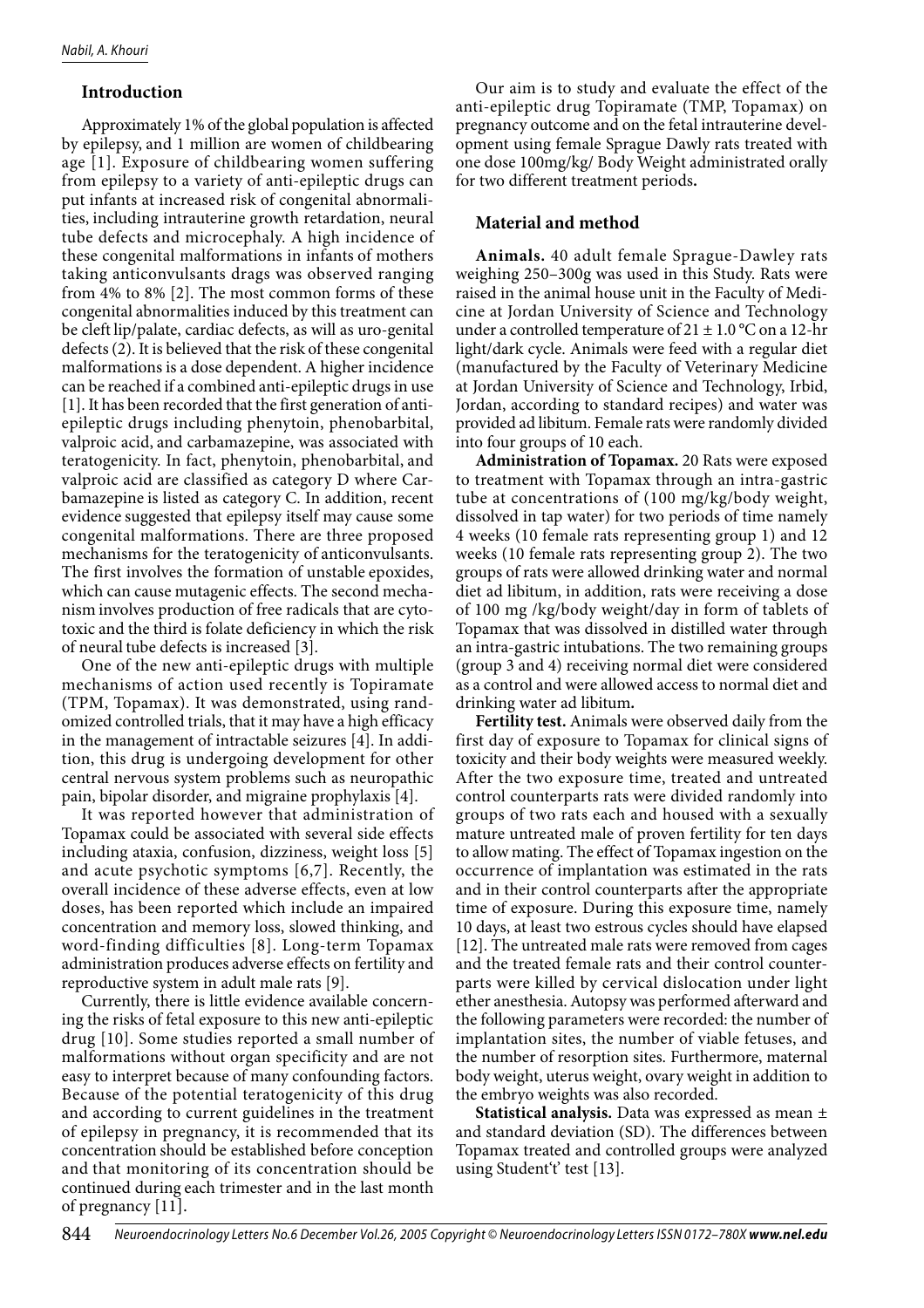#### **Table 1a.** Effect of 4-week exposure to topamax on fertility of female rats

| <b>Treatment</b> | No. of pregnant<br>females | No. of<br>implantation | No. of<br>viable fetuses | <b>Rats with</b><br>resorptions | Resorptions/<br>total No. of implantation |
|------------------|----------------------------|------------------------|--------------------------|---------------------------------|-------------------------------------------|
| Control          | 9/10                       | $9.33 \pm 2.39$        | $8.77 \pm 2.72$          | 4/10(40%)                       | 5/84 (5.9%)                               |
| Topamax(100)     | 7/10                       | $8.14 \pm 4.14$        | $8.25 \pm 0.45$          | 5/7(71.4)                       | 24/57 (42.1%)                             |

Results are expressed as means ± SEM.

\* p<0.05 significantly different from the control group (Student's t test).

† p<0.05, significantly different from the control group (Fisher exact test). ‡ p<0.001.

**Table 1b.** Effect of 12-week exposure to topamax on fertility of female rats

| <b>Treatment</b> | No. of pregnant<br>females | No. of<br>implantation | No. of viable<br>fetuses | <b>Rats with</b><br>resorptions | Resorptions/<br>total No. of implantation |
|------------------|----------------------------|------------------------|--------------------------|---------------------------------|-------------------------------------------|
| Control          | 9/10                       | $9.33 + 2.39$          | $8.77 \pm 2.72$          | $4/10(40\%)$                    | 5/84 (5.9%)                               |
| Topamax(100)     | $5/9 +$                    | $6.98 + 2.81*$         | $6.83 \pm 1.85$ *        | 4/5(80%)                        | 19/35(54%)                                |

Results are expressed as means ± SEM.

\* p<0.05 significantly different from the control group (Student's t test).

† p<0.05, significantly different from the control group (Fisher exact test). ‡ p<0.001.

| Table 2a. Effect of 4 weeks exposure to Topamax on maternal body, organ and embryo weights |  |  |  |  |  |  |  |  |  |  |
|--------------------------------------------------------------------------------------------|--|--|--|--|--|--|--|--|--|--|
|--------------------------------------------------------------------------------------------|--|--|--|--|--|--|--|--|--|--|

| Treatment    | <b>Final body</b><br>weight(q) | Ovary weight(g) (mg/<br>100g Bwt | Uterus weight(g) (mg/100g<br><b>Bwt</b> | Embryo weight(g)<br>$(mq/100q$ Bwt |
|--------------|--------------------------------|----------------------------------|-----------------------------------------|------------------------------------|
| Control      | $268 \pm 18.67$                | $0.37 \pm 0.05$                  | $0.53 \pm 0.01$                         | $0.34 \pm 0.04$                    |
| Topamax(100) | $257 \pm 13.56$                | $0.34 \pm 0.01*$                 | $0.51 \pm 0.03$                         | $0.31 \pm 0.07 \pm 0.07$           |

a Relative weights. Results are expressed as means ± SEM.

\* p<0.05, † p<0.01 significantly different from the control group (Student's t test).

| Table 2b. Effect of 12 weeks exposure to Topamax on maternal body, organ and embryo weights |  |  |  |  |
|---------------------------------------------------------------------------------------------|--|--|--|--|
|---------------------------------------------------------------------------------------------|--|--|--|--|

| <b>Treatment</b> | <b>Final body</b><br>weight(q) | Ovary weight(g) (mg/<br>100a Bwt | Uterus weight(g) (mg/100g<br><b>Bwt</b> | Embryo weight(g)<br>$(mq/100q$ Bwt |
|------------------|--------------------------------|----------------------------------|-----------------------------------------|------------------------------------|
| Control          | $268 \pm 18.67$                | $0.37 \pm 0.05$                  | $0.53 \pm 0.01$                         | $0.34 \pm 0.04$                    |
| Topamax(100)     | $244 \pm 15.65$                | $0.31 \pm 0.03$ *                | $0.48 \pm 0.08$                         | $0.29 \pm 0.32 \pm 1$              |

a Relative weights. Results are expressed as means ± SEM.

\* p<0.05, † p<0.01 significantly different from the control group (Student's t test).

#### **Results**

*Exposure levels and toxicity of Topamax.* None of the animals within the 4-week exposure group (group 1) showed any clinical signs of toxicity. However, for the 12-week exposure group (group 2), one animal out of 10, died due to the exposure to Topamax at concentrations (100 mg/kg body weight respectively.

**Effect of Topamax on fertility.** Table 1a shows the effect of Topamax ingestion for 4 weeks (group 1) on the fertility of the treated female rats. In what it concerns the number of treated female impregnated by control untreated male rats, a non-significant reduction was observed. In addition, the number of implantation sites in the treated rats observed to be slightly decreased with no significant differences between the control and the Topamax treated rats in this group. The number of viable fetuses was equal in the treated female rats when compared with the controls. The percentage of resorption was elevated where the ratio between the resorption and the total number of implantation was observed to be elevated.

Table 1b indicates the effect of ingestion of Topamax for 12 weeks period (group 2) on the fertility of female treated rats. There were significant decreases in the percentage of pregnant rats in the Topamax treated group (p<0.001) when compared with control counterparts. Furthermore, exposure to Topamax resulted in a decrease in the number of implantation sites as well as the number of viable fetuses and this group in a statistically significant (p<0.05) manner. The percentage of resorption sites in treated rats was more increased in this group where the ratio between the resoption and the number of implantation was greatly increased.

**Effect of Topamax on maternal organ weights and embryo weights***.* Table 2a shows that, ingestion of Topamax for 4 weeks resulted in a non-significat reduction in rats body weight where a statistical decrease in the relative ovary weight (p<0.05) was demonstrated.